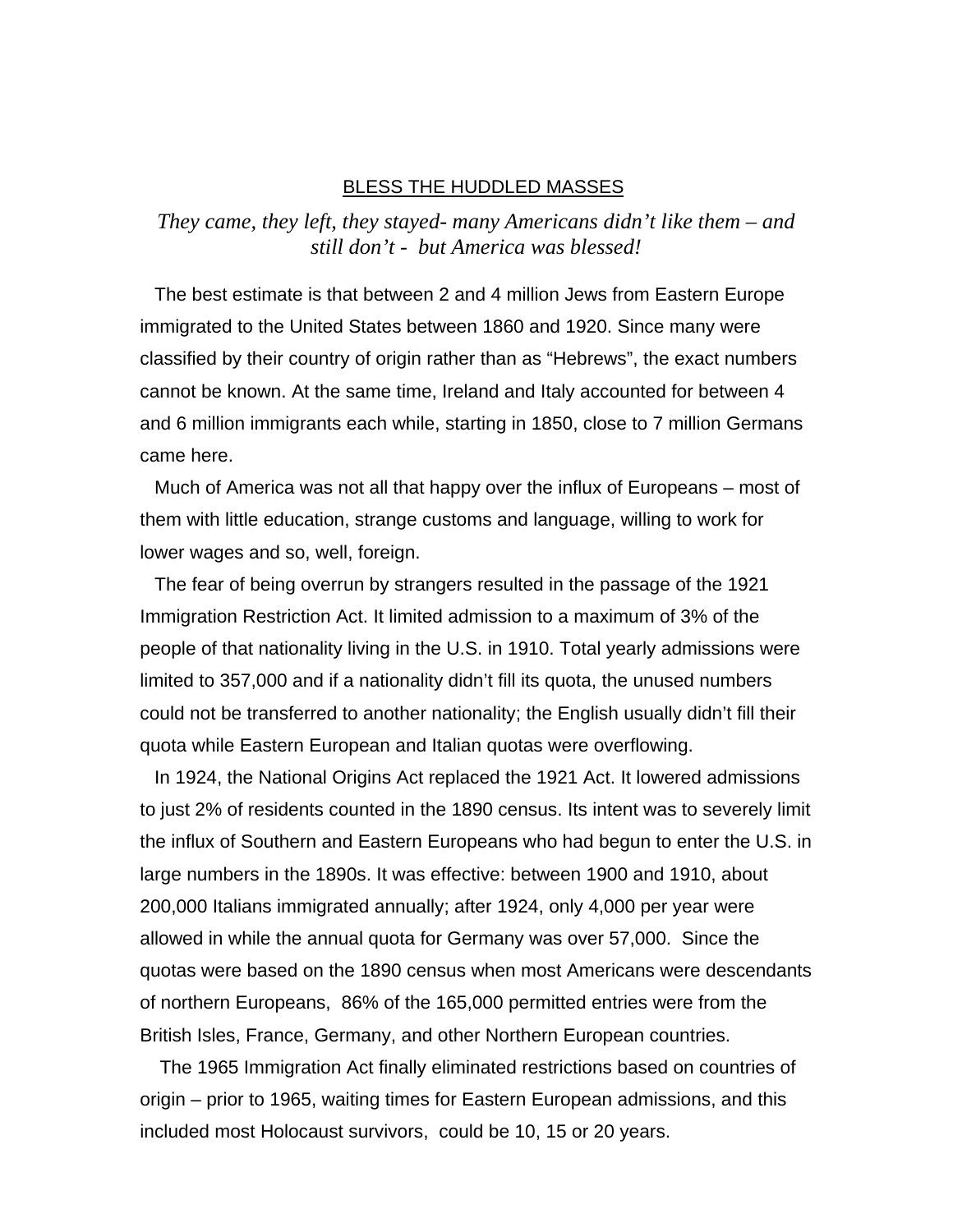While most of us are somewhat familiar with what I have described here, there is an aspect of the immigration question that is seldom addressed. This is the assumption that those, who in spite of all the obstacles manage to come to America, will remain here. The surprising reality is different.

Numbers that were painstakingly collected for departures for the 1907-1908 years show that 61% of Southern Italians returned home, most of them permanently. This is almost double the return rate of Northern Italians and close to the return rates of Croatians, Slovaks, Slovenes and Hungarians. About one third of Poles and Finns went back to their home countries, while the English, Scandinavians and Germans averaged 10% to 15% returnees. The second lowest rate of return was among the Irish – 6.3% and the Jews – officially decsribed as "Hebrews" – had the lowest rate of those who wanted to go back: just 5.1%!

Our unofficial national anthem is "God Bless America!", written by a Jewish immigrant from Odessa. I like to think that is should be sung in the past tense – "God Blessed America!" I believe that God has already blessed America and that its blessing was the immigrants. Canada, our northern neighbor, is larger than the U.S., has as many natural resources, but a population that is just one tenth of ours. Canada is a very nice country but unlike the U.S. it doesn't influence and guide humanity's future, it isn't a superpower, it doesn't have the ambition or ability to become one; if Canada didn't exist, nothing much would have changed in the world, for better or for worse.

I firmly believe that the difference is the overwhelming influx of immigrants to the U.S. and the generations of Americans they produced. I believe that there is a natural selection that works in America's favor – only the smartest, the most energetic, the most capable are willing to leave behind all that is familiar and search for a better future for themselves and their families. Only the strong and the barve are willing to take a chance on a strange land where an unfamiliar language is spoken, where the customs are frighteningly different but where they too can become Americans like those who came before them. Not all will succeed. Some will decide to go back, to the old familiar, un-American places they left behind. More will stay and make us stronger, brighter, better.